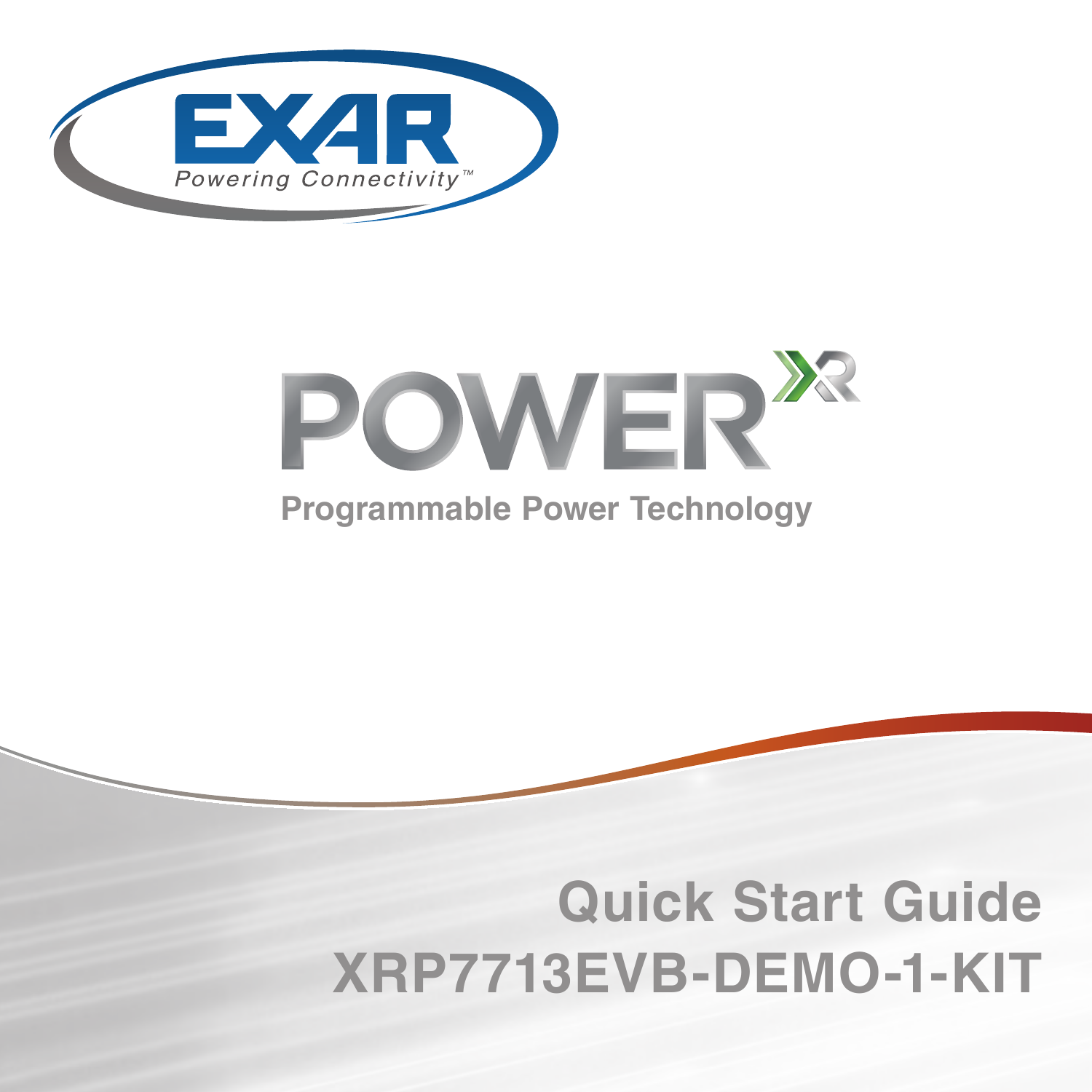#### **Thank you for your interest in Exar's PowerXR Programable Power Technology!**

This kit contains everything you need to become proficient in Power $X<sup>R</sup>$  – just supply the computer & power:

- 1. XRP7713EVB-DEMO-1 demonstration board
- 2. XRP77XXEVB-XCM configuration board
- 3. USB Flash Drive with PowerArchitect™ Software
- 4. USB cable

#### 1 **Load the Software**

Plug in the USB stick and double click **PowerArchitect\_setup.exe**. This will guide you through the installation wizard.



### 2 **Attach the Boards**

Orient the Exar Communications Module (XCM) and the Demo Board as shown. Align the pins of the 10 pin headers. Press the boards together to mate the XCM to the Demo Board.

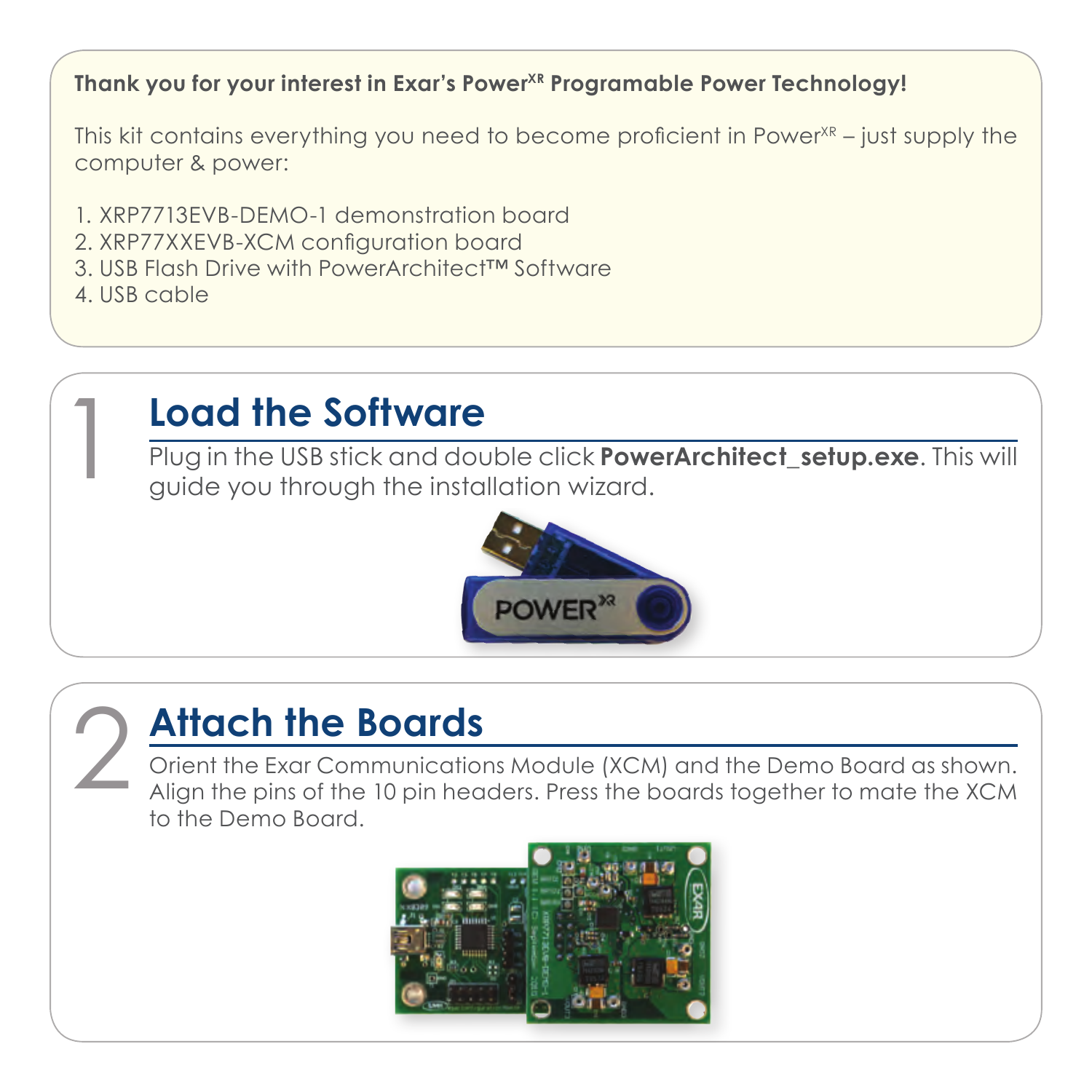# 3 **Connect to Power Supply** Connect the positive lead of your bench supply to VIN1 (red arrow) and the negative lead to Ground (yellow arrow). Do not exceed 24 volts. **VIN GND**

## 4 **Connect USB Cable**

Plug in the USB cable from your PC to the XRP77XXEVB-XCM configuration board. This is the only board with a USB connection on it.

### 5 **Launch PowerArchitect**

Double click on the PowerArchitect executable. PowerArchitect will instruct you to load a configuration, please select the right one to create. The board should have been recognized already, if not, go to the File Menu and perform a "Board Search" to locate the board. The evaluation board manual may also be downloaded from www.exar.com/PowerXR.